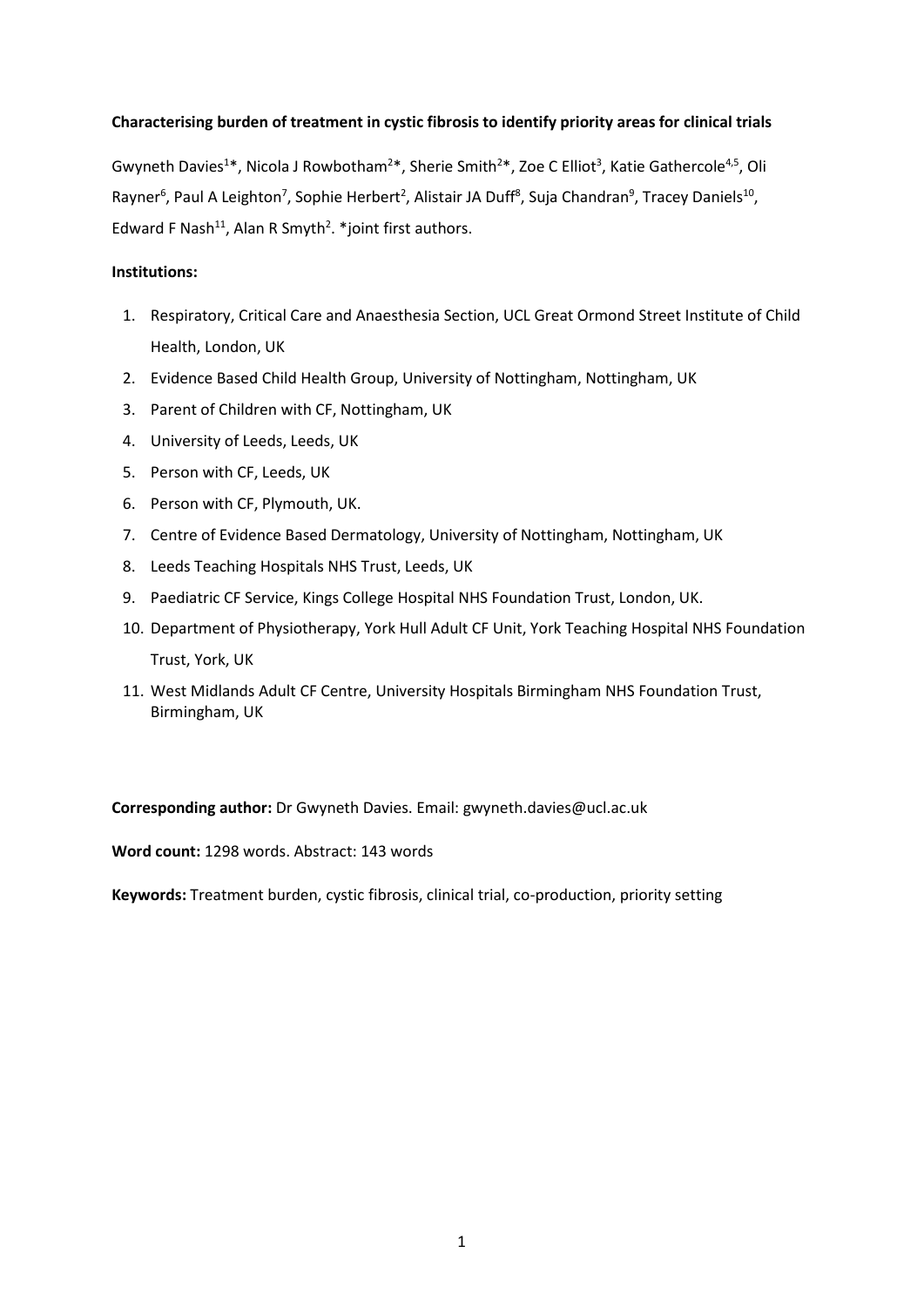**Unstructured abstract:** In a recent James Lind Alliance Priority Setting Partnership in cystic fibrosis (CF) the top priority clinical research question was: "*What are effective ways of simplifying the treatment burden of people with CF?"* We aimed to summarise the lived experience of treatment burden and suggest research themes aimed at reducing it. An online questionnaire was co-produced and responses subjected to quantitative and thematic analysis. 941 survey responses were received (641 from lay community). People with CF reported a median of 10 (interquartile range: 6-15) current treatments. Seven main themes relating to simplifying treatment burden were identified. Treatment burden is high, extending beyond time taken to perform routine daily treatments, with impact varying according to person-specific factors. Approaches to communication, support, evaluation of current treatments, service set-up, and treatment logistics (obtaining/administration) contribute to burden, offering scope for evaluation in clinical trials or service improvement.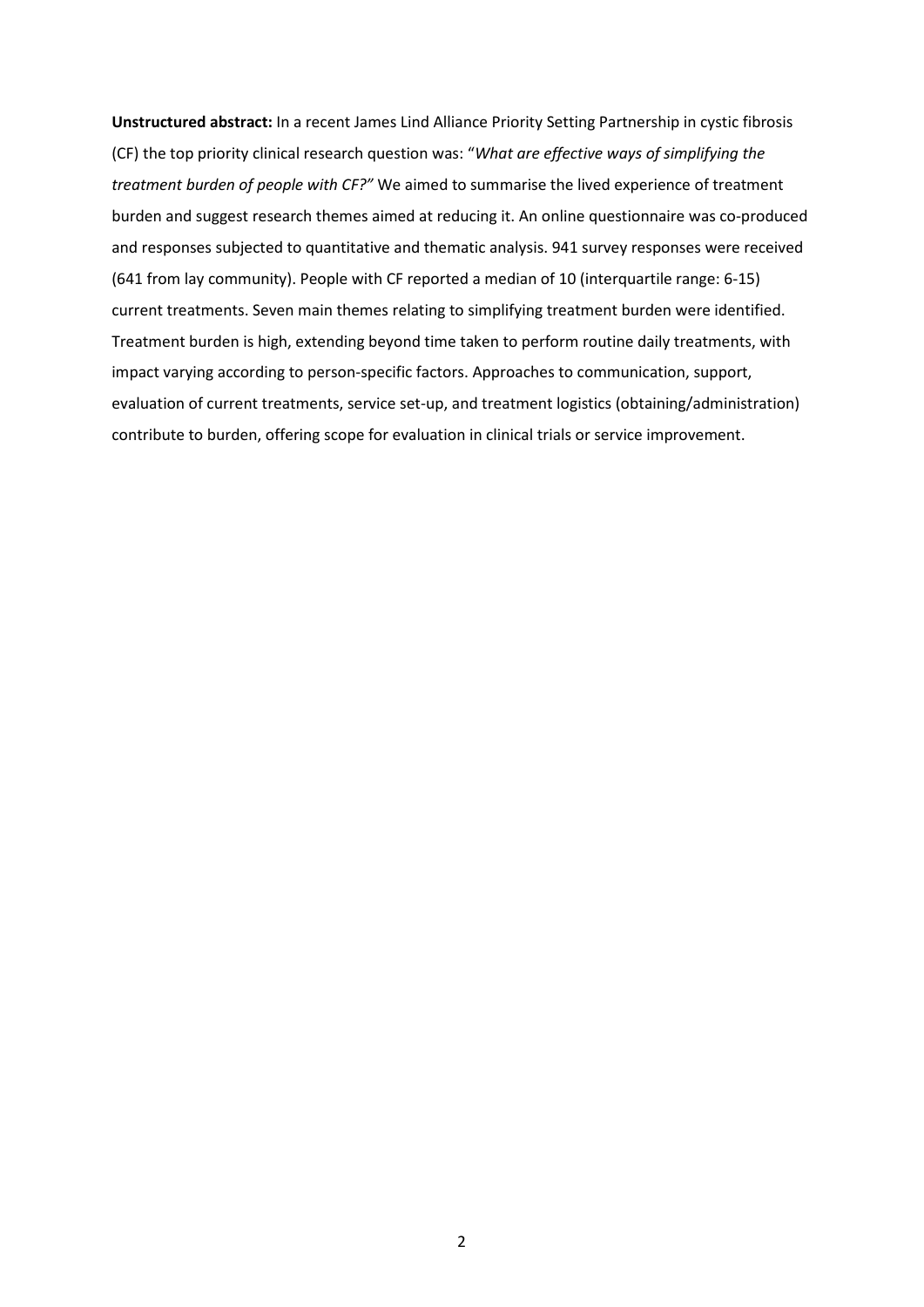#### **1. Introduction:**

The James Lind Alliance Priority Setting Partnership (JLA PSP) in cystic fibrosis (CF) used a robust methodology to develop the top 10 clinical research questions, through discussions with the clinical and patient community (1). A number of the top 10 questions are complex and need to be explored further before they can be transformed into testable hypotheses for clinical study. An example is the first question: *"What are effective ways of simplifying the treatment burden of people with CF".* The recent US Cystic Fibrosis Foundation Insight CF survey ranked 'Making it easier to do daily treatments' in their top three research priority topics, confirming the relevance of this issue globally (2). The work described in this paper aimed to:

1) Summarise the lived experience of treatment burden in CF.

2) Suggest themes that can generate research questions for future clinical trials of approaches to reducing treatment burden.

Some of these results have been previously published as abstracts (3, 4) and shared on social media.

#### **2. Methods:**

The UK National Institute for Health Research (NIHR) supports the JLA and agreed to this work under the branding "James Lind CF2". The work was led by a steering group, representative of the UK CF community (both lay and professional) (1). An electronic questionnaire (SurveyMonkeyTM) was coproduced to understand the size and diversity of the treatment burden in people with CF (PwCF) and potential strategies to simplify it (Online Supplementary file 1). The survey was designed to be inclusive, with no minimum age or restrictions on location, and was open for four weeks between March and April 2018. It was promoted via Twitter™ (@questionCF), professional networks, UK CF Trust, and NIHR. Responses were subjected to quantitative analysis (closed questions) and thematic analysis (free text comments). Two reviewers independently reviewed all responses in order to generate topics that represented recurring themes into which the data was coded. Spearman rank correlations were used to identify associations between variables.

#### **3. Results:**

Of the 941 survey responses we received, 189 (20%) came from PwCF, 452 (48%) came from relatives or friends of PwCF, and 300 (32%) came from health professionals. Survey participant characteristics are summarised in Table 1. Mean age of respondents was 41.5y (range 14y-84y); mean age of PwCF who were responding (or who were the subject of a response), was 15.6y (range 2m-59y). Responses came from 21 countries; with 87% being from UK residents (390/445 where

3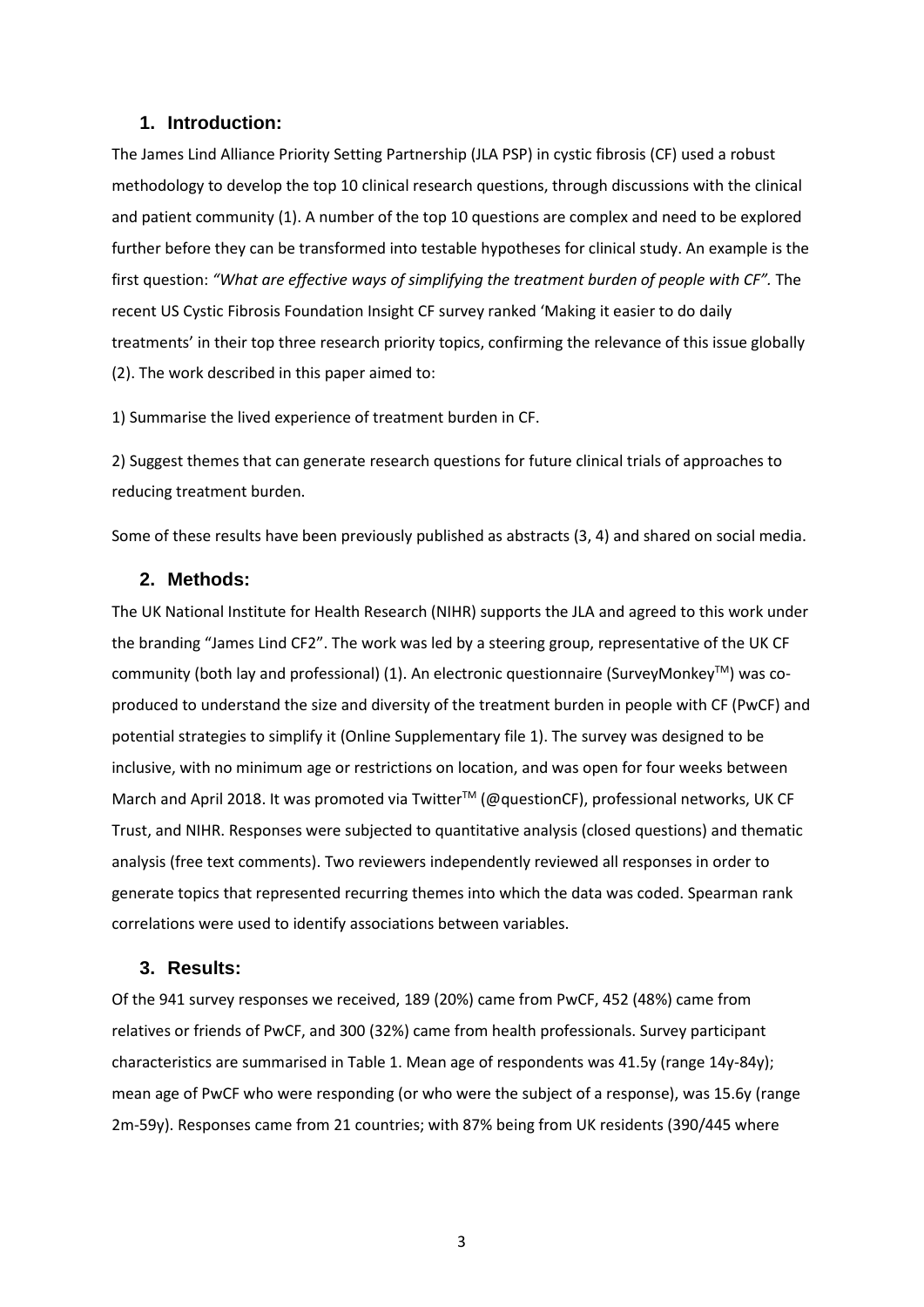location was known). Not all survey participants responded to each question (Online Supplementary file 2, table E1).

PwCF or their carers reported a median of 10 (interquartile range, IQR, 6-15) current treatments, with 24% (71/292 respondents) receiving short-term oral medications and 10% (30/292) intravenous antibiotics at the time of participation. The median total daily time taken for treatments was 2 hours (IQR 2-3 hours). The total number of treatments was significantly associated with total daily time spent on treatments (r=0.42, p= <0.001, n=269) - Online Supplementary file 2. In total 70% (240/343) of PwCF miss out on treatments when busy or tired, most commonly, nebulised therapies and airway clearance techniques (ACT). When PwCF were asked if they found some treatments more difficult than others 60% (200/333) agreed. Examples of difficult treatments mentioned frequently included nebulised therapy, airway clearance, and medication "admin" (i.e. the time, effort and psychological impact of requesting and obtaining medications and equipment). Difficulties in obtaining medication were reported by 76% (241/317) of PwCF and/or their relatives or friends. When PwCF were asked if they thought their treatment plan takes into account their personal situation, 58% (184/318) felt it did and 22% (71/318) felt it did not, with 63 respondents unsure. For those to whom questions relating to employment or education were considered applicable, 87% (202/233) felt that their treatments get in the way of their job or career and 77% (168/217) in the way of their education. Two thirds (67%; 207/311) reported that their treatments get in the way of family relationships, relationship with a partner (69%; 162/236), and relationships with friends (75%; 227/304). An impact of treatments on socialising and on sports and hobbies was reported by 81% (250/308) and 80% (231/289) respectively.

PwCF and professionals listed the same five CF treatments as being "most important" (Table 2a). There was also agreement between the top two most burdensome treatments (Table 2b): airway clearance techniques and long term nebulised antibiotics. Key themes relating to why lay and professional respondents selected ACTs as burdensome included: time taken, dislike, boredom, battles with children to do ACTs, and a lack of immediate evidence of effect. Similar responses were received for nebulised antibiotics, with the addition of concerns about side effects and cleaning nebulisers. Several healthcare professionals voiced concern that selecting the 'most important' treatment was impossible as it would be person-specific.

We asked health care professionals: "With the advent of CFTR modulators it may be possible to stop or reduce some existing treatments for those patients taking these drugs. Would you support a stopping trial if this was to be carried out?" with endorsement coming from 78% (129/165). This question was not present in the lay questionnaire.

4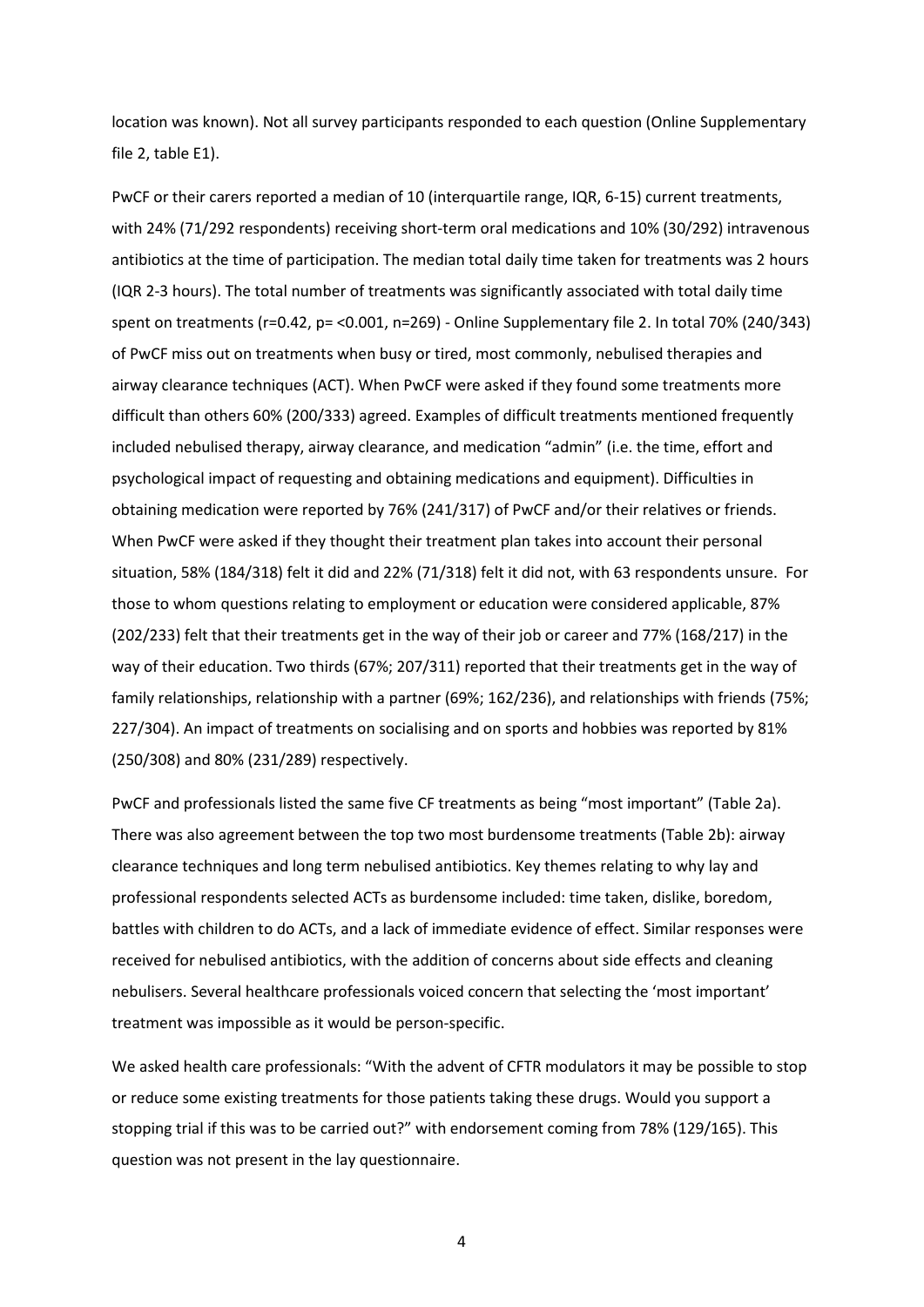Seven main themes relating to simplifying treatment burden were identified through the survey (table 3).

#### **4. Discussion:**

Our survey confirms that the lived experience of treatment burden in CF is high, and extends beyond time taken to perform routine daily treatments, with an impact on daily life which varies according to patient and family factors. We have shown concordance between lay and professional perceptions of both important and burdensome treatments in CF. In the treatments considered most burdensome (airway clearance and nebulised antibiotics), time burden featured particularly highly. These 'top two' burdensome treatments were also most likely to be missed, supporting the findings of Sawicki et al(5) in a larger sample size. Our results for time spent on treatment, and number of treatments, are consistent with previously published surveys of treatment burden in CF (6-8). Although not explicitly explored in our survey, recent evidence suggests that social support may reduce perceived treatment burden(9).

Treatment complexity in CF increases with age(10). The demographics of PwCF are changing, with growing numbers in adult clinics (11), and more living with established disease and its associated treatment burden. The current landscape for treatment is likely to undergo rapid change over the next five years, reflecting drugs targeting the underlying molecular defect. Our results show support amongst CF health care professionals for 'stopping trials' of existing treatments for patients on CFTR modulators. Although beyond the scope of this survey, further exploration of this topic (including safety, necessity and objective of any trial) within the lay and professional community will be important. Other opportunities to simplify treatment could be explored in clinical studies, such as potential interventions to engage patients in shared decision-making and goal setting.

Our study had several limitations. It is possible that some survey responses were biased by the wording of questions, particularly those with an introductory statement. For some questions it was felt that this information was necessary to show understanding in order to encourage honest and open responses. Survey questions went through a rigorous review by both lay and professional members of the steering group prior to inclusion. A further limitation is the variable number of respondents answering each survey question. This may have reflected questionnaire design and length, and we have considered this for subsequent surveys exploring other James Lind Alliance CF research priorities.

#### **5. Conclusions:**

Treatment burden in CF is substantial and multifactorial. We have shown that approaches to communication, support, evaluation of current treatments, service set-up, and treatment logistics

5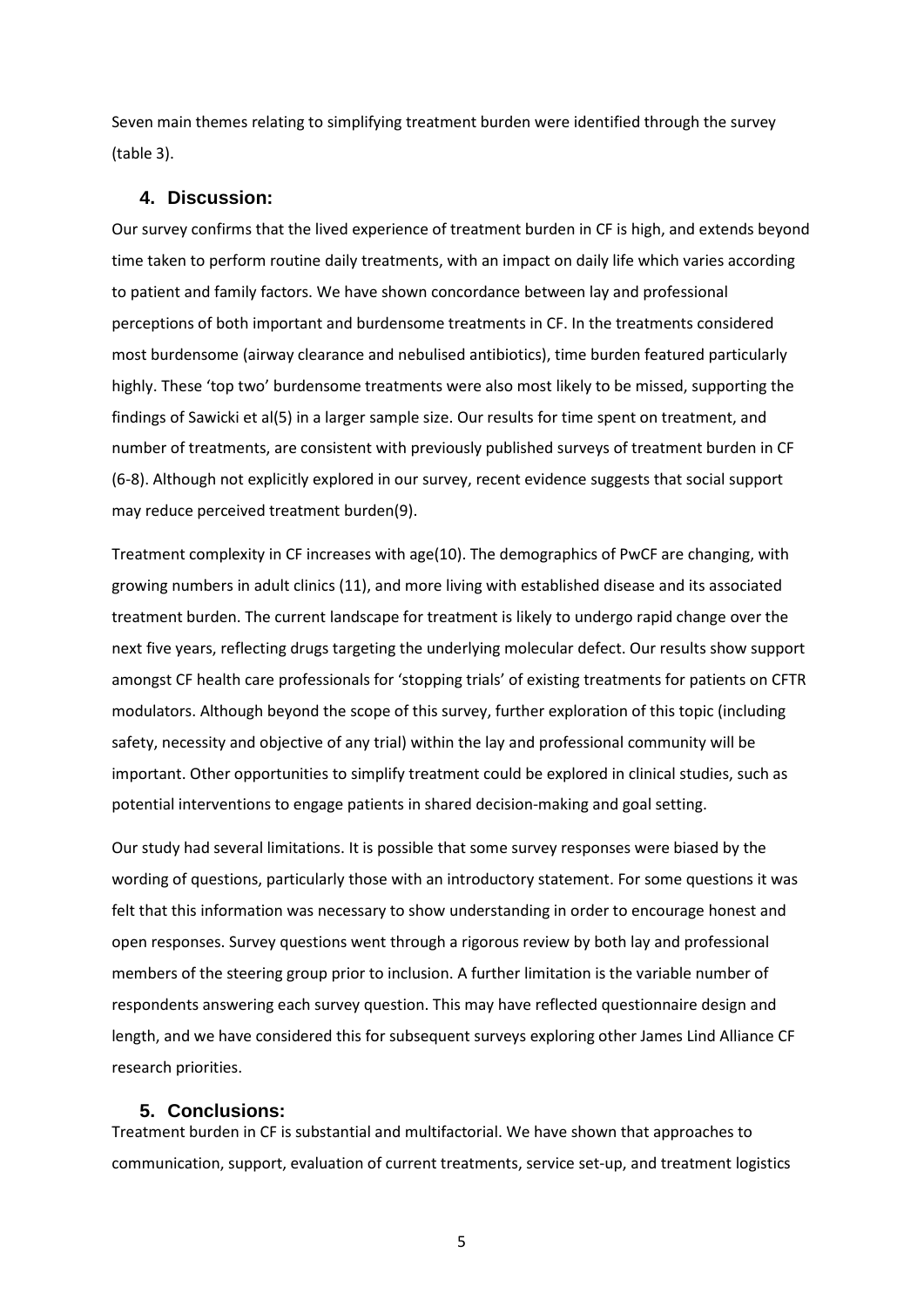(obtaining or administering treatments) contribute to burden and offer scope for evaluation in clinical trials or service improvement. There is support amongst professionals for a trial of stopping or reducing some existing treatments for those on CFTR modulators.

**Acknowledgements:** Members of the James Lind Alliance CF2 steering group include: Brownlee K, Collins S, Daniels T, Davies G, Duff AJA, Elliot ZC, Gathercole K, Hurley MN, Leighton PA, Rayner O, Rowbotham NJ, Smith S, Chandran S, Nash EF, Smyth AR (Chair), Wilson P. We would like to thank PwCF and their families, and the multi-disciplinary professional CF community for taking part in this survey. This work was funded by the UK CF Trust, and the University of Nottingham. G Davies was supported an NIHR Academic Clinical Lectureship at UCL. N Rowbotham is an NIHR Academic Clinical Fellow at University of Nottingham.

**Conflict of Interest statement:** A Duff reports personal fees and non-financial support from Chiesi pharmaceuticals, personal fees from Novartis pharmaceuticals, outside the submitted work. A Smyth reports grants from Vertex, personal fees from Vertex and support for educational meetings from Teva, outside the submitted work; In addition, A Smyth has a patent 'Alkyl quinolones as biomarkers of Pseudomonas aeruginosa infection and uses thereof' issued. N Rowbotham reports non-financial support from Teva, outside the submitted work. T Daniels reports personal fees from Profile pharma, personal fees from Gilead, personal fees from Chiesi, other from Teva, personal fees from Vertex, outside the submitted work. All other authors have no other conflict of interest to declare.

#### **References**

1. Rowbotham NJ, Smith S, Leighton PA, Rayner OC, Gathercole K, Elliott ZC, et al. The top 10 research priorities in cystic fibrosis developed by a partnership between people with CF and healthcare providers. Thorax. 2018;73(4):388-90.

2. Hollin IL, Donaldson SH, Roman C, Aliaj E, Riva D, Boyle M, et al. Beyond the expected: Identifying broad research priorities of researchers and the cystic fibrosis community. Journal of cystic fibrosis : official journal of the European Cystic Fibrosis Society. 2019;18(3):375-7.

3. Rowbotham NJ, Smith SJ, Elliott ZC, Duff A, Rayner O, Davies G, et al. Understanding the Treatment Burden in Cystic Fibrosis: A Step Towards a Trial of Stopping Treatment? (abstract). Pediatric pulmonology. 2018;53(S2).

4. Davies G, Rowbotham NJ, Smith S, Leighton P, Elliot ZC, Gathercole K, et al. Assessment of treatment burden and approaches to simplifying burden of treatment in cystic fibrosis: a mixed methods study (abstract). Journal of Cystic Fibrosis. 2019;18 (Suppl 1):S187.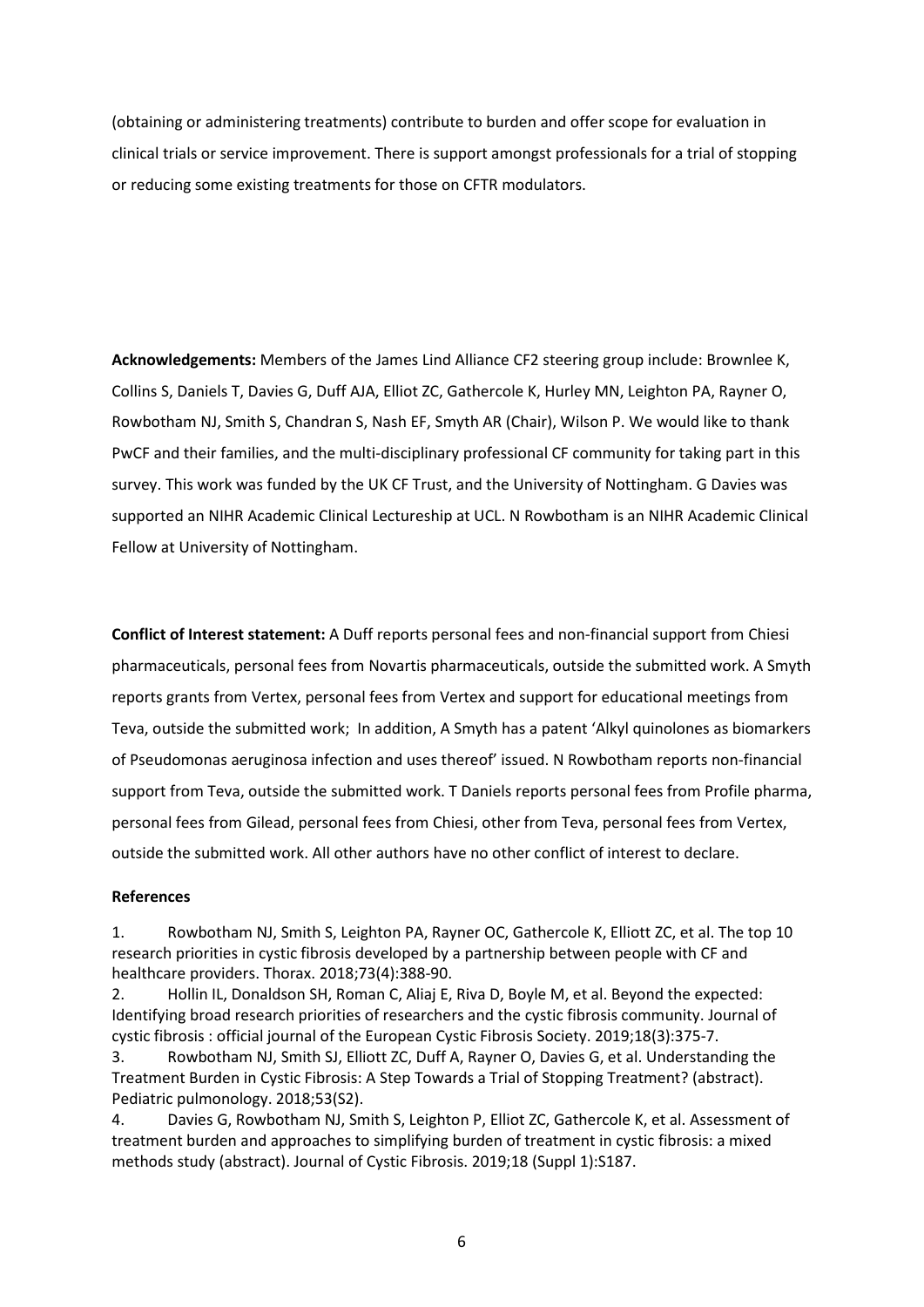5. Sawicki GS, Heller KS, Demars N, Robinson WM. Motivating adherence among adolescents with cystic fibrosis: youth and parent perspectives. Pediatric pulmonology. 2015;50(2):127-36.

6. Sawicki GS, Sellers DE, Robinson WM. High treatment burden in adults with cystic fibrosis: challenges to disease self-management. Journal of cystic fibrosis : official journal of the European Cystic Fibrosis Society. 2009;8(2):91-6.

7. Cystic Fibrosis Insight Survey– Report on the 2017 and 2018 Surveys. UK Cystic Fibrosis Trust; 2018.

8. Quittner AL, Zhang J, Marynchenko M, Chopra PA, Signorovitch J, Yushkina Y, et al. Pulmonary medication adherence and health-care use in cystic fibrosis. Chest. 2014;146(1):142-51.

9. Flewelling KD, Sellers DE, Sawicki GS, Robinson WM, Dill EJ. Social support is associated with fewer reported symptoms and decreased treatment burden in adults with cystic fibrosis. Journal of cystic fibrosis : official journal of the European Cystic Fibrosis Society. 2019;18(4):572-6.

10. Sawicki GS, Ren CL, Konstan MW, Millar SJ, Pasta DJ, Quittner AL, et al. Treatment complexity in cystic fibrosis: trends over time and associations with site-specific outcomes. Journal of cystic fibrosis : official journal of the European Cystic Fibrosis Society. 2013;12(5):461-7.

11. UK CF Registry Annual Report 2017. Published Aug 2018. Available at https://www.cysticfibrosis.org.uk/the-work-we-do/uk-cf-registry/reporting-and-resources.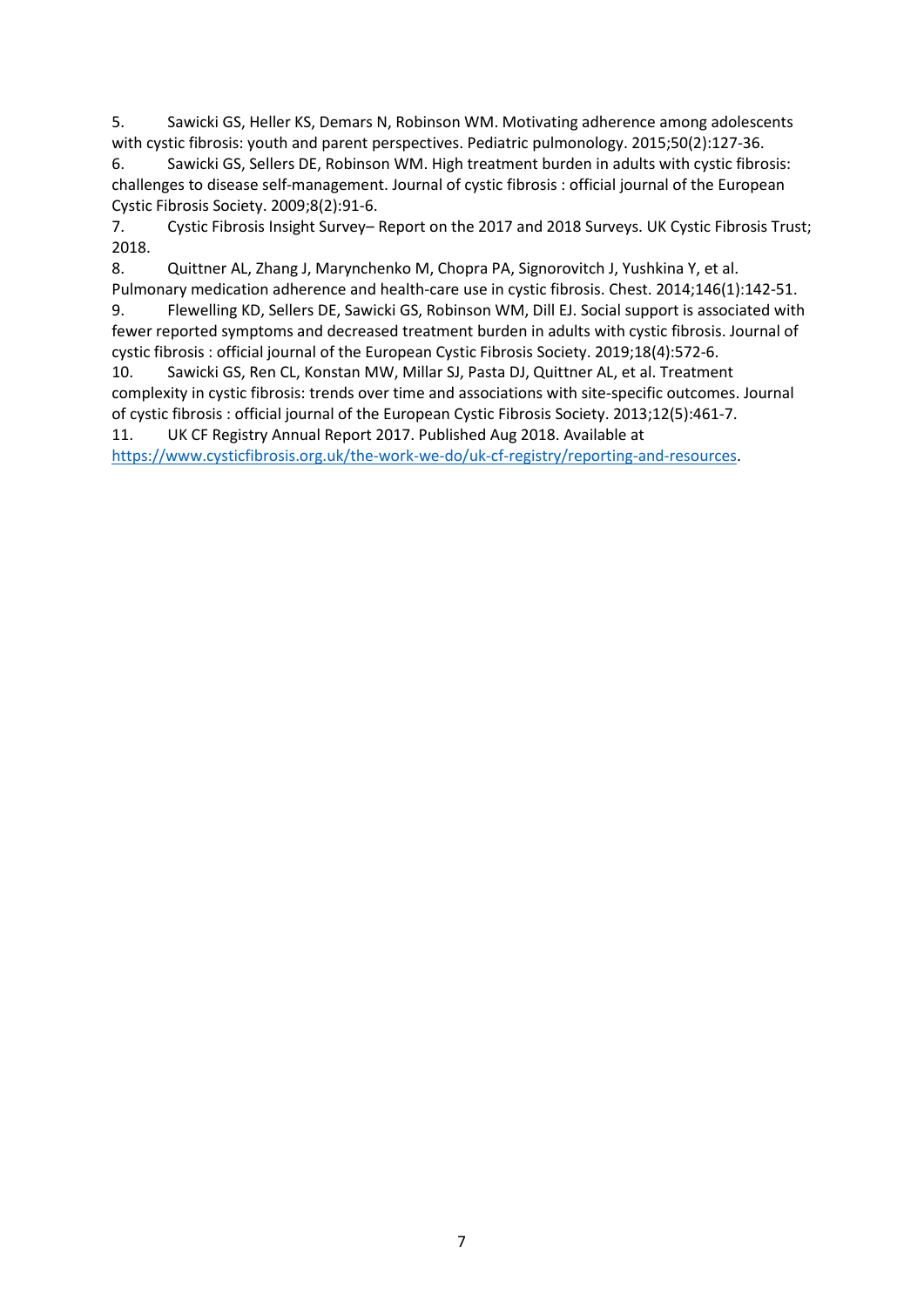## **Tables**

# **Table 1. Survey participant characteristics**

|                                                                                                | N              | %                    |  |  |
|------------------------------------------------------------------------------------------------|----------------|----------------------|--|--|
| Total survey participants*                                                                     | 941            |                      |  |  |
| Lay and professional representation                                                            |                |                      |  |  |
| Person with CF                                                                                 | 189            | 20                   |  |  |
| A parent of a child or children with CF                                                        | 349            | 37                   |  |  |
| Spouse or partner of a person with CF                                                          | 8              | 1                    |  |  |
| Other relative or friend of a person with CF                                                   | 95             | 10                   |  |  |
| <b>Total lay participants</b>                                                                  | 641            | 68                   |  |  |
| A health care professional or researcher working<br>with CF                                    | 300            | 32                   |  |  |
| Healthcare professional occupation known                                                       | 289            | $\blacksquare$       |  |  |
| Physiotherapist                                                                                | 64             | 22                   |  |  |
| Dietitian                                                                                      | 55             | 19                   |  |  |
| Respiratory Paediatrician                                                                      | 37             | 13                   |  |  |
| Respiratory Physician                                                                          | 20             | $\overline{7}$       |  |  |
| <b>Nurse</b>                                                                                   | 33             | 11                   |  |  |
| Psychologist                                                                                   | 24             | 8                    |  |  |
| Researcher                                                                                     | 22             | 8                    |  |  |
| Pharmacist                                                                                     | 14             | 5                    |  |  |
| Social worker                                                                                  | 11             | 4                    |  |  |
| <b>Junior Doctor</b>                                                                           | 7              | $\overline{2}$       |  |  |
| <b>General Practitioner</b>                                                                    | $\overline{2}$ | $\mathbf{1}$         |  |  |
| Geographical location                                                                          |                |                      |  |  |
| Participant location known                                                                     | 445            | $\qquad \qquad \Box$ |  |  |
| UK                                                                                             | 389            | 87                   |  |  |
| Europe (non UK)                                                                                | 14             | 3                    |  |  |
| <b>North America</b>                                                                           | 32             | $\overline{7}$       |  |  |
| South America                                                                                  | $\overline{2}$ | $<$ 1                |  |  |
| Asia                                                                                           | $\overline{2}$ | <1                   |  |  |
| Australia and New Zealand                                                                      | 5              | 1                    |  |  |
| Non-UK unwilling to disclose                                                                   | $\mathbf{1}$   | $<$ 1                |  |  |
| Age of survey participants                                                                     |                |                      |  |  |
| Mean age (all participants), years (range)                                                     | 41.5 (14-84)   |                      |  |  |
| Mean age of PwCF who were responding (or who<br>were the subject of a response), years (range) | 15.6 (2-59)    |                      |  |  |

Legend for table 1. \*Total number of participants answering at least one survey question.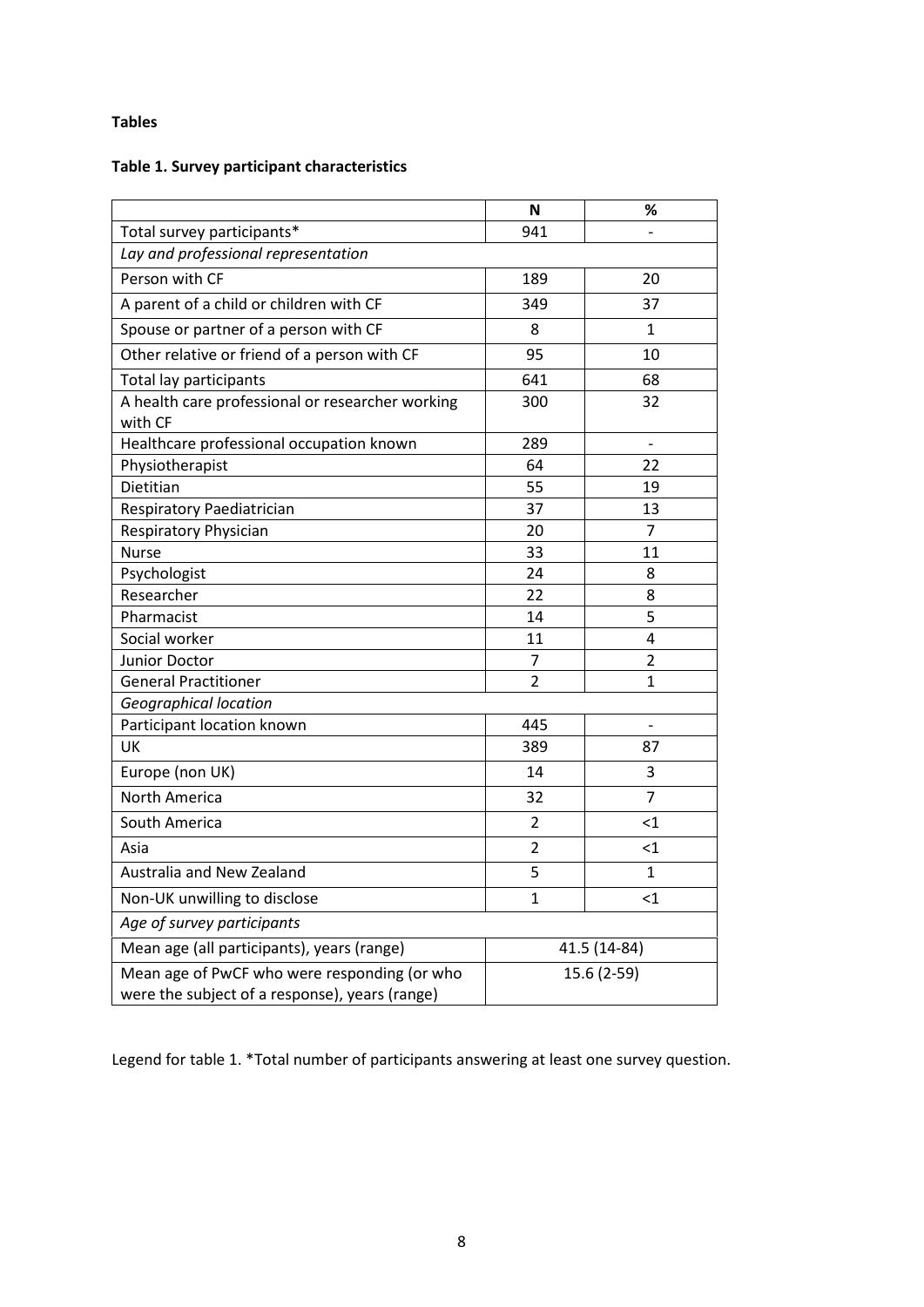### **Table 2. Top 5 most important and burdensome treatments**

a) Important

| Rank | Lav                             | n(%)    | Professional                    | n(%)    |
|------|---------------------------------|---------|---------------------------------|---------|
|      | Pancreatic enzymes              | 107(37) | Pancreatic enzymes              | 58 (35) |
|      | Airway clearance                | 34(12)  | Airway clearance                | 29 (18) |
|      | <b>CFTR</b> modulators          | 27(9)   | <b>CFTR</b> modulators          | 19(12)  |
| 4    | Exercise and physical activity  | 27(9)   | Long term nebulised antibiotics | 19(12)  |
|      | Long term nebulised antibiotics | 24(8)   | Exercise and physical activity  | 16(10)  |

b) Burdensome

| Rank | Lay                                    | n(%)    | Professional                              | n (%)   |
|------|----------------------------------------|---------|-------------------------------------------|---------|
|      | Airway clearance techniques            | 68 (24) | Airway clearance techniques               | 66 (42) |
|      | Long term nebulised antibiotics        | 53(19)  | Long term nebulised antibiotics           | 43 (27) |
| 3    | Pancreatic enzymes                     | 37(13)  | Regular intravenous ('IV')<br>antibiotics | 10(6)   |
|      | Regular intravenous ('IV') antibiotics | 22(8)   | Exercise and physical activity            | 6(4)    |
| 5    | Long term antibiotics by mouth         | 15(5)   | Insulin                                   | 6(4)    |

Legend for table 2: a) Top 5 most important treatments according to lay and professional survey participants and b) Top 5 treatments to stop in an ideal world without consequence (Lay) or considered most burdensome (Professional).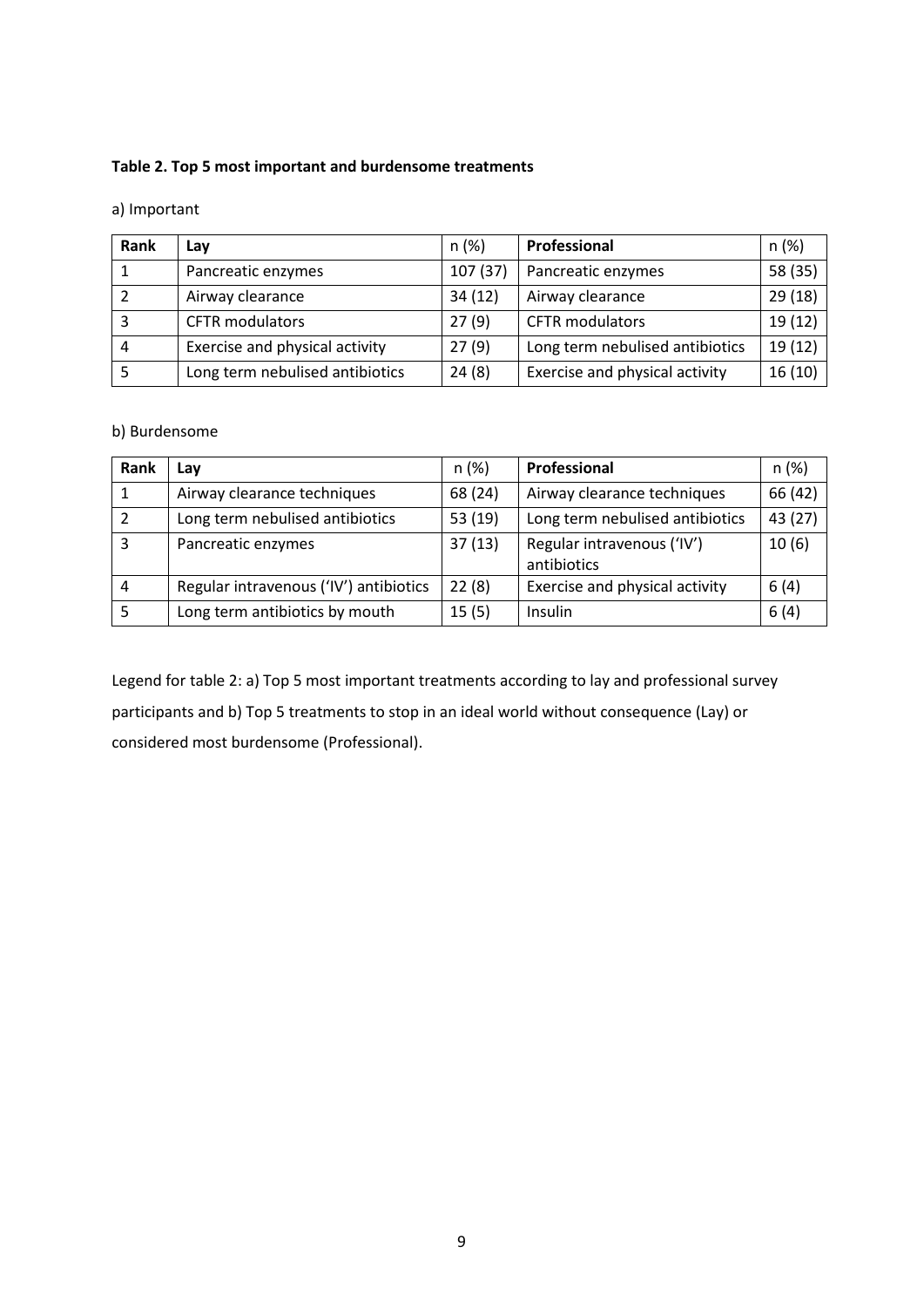| Table 3: Main survey themes from qualitative and quantitative analysis |  |  |
|------------------------------------------------------------------------|--|--|
|                                                                        |  |  |

| <b>Topic</b>       | Example free-text survey response                                                                                                            | Topic formulations                  |  |
|--------------------|----------------------------------------------------------------------------------------------------------------------------------------------|-------------------------------------|--|
| Individualised /   | "I don't think I have ever even been                                                                                                         | i) Lifestyle/work/familial          |  |
| personalised care  | asked about my life plans by team! In<br>terms of work commitment they get                                                                   | responsibilities can be             |  |
|                    | annoyed with me if I even try to<br>consider work, they honestly give the<br>impression it should all be about my                            | challenging and need to be          |  |
|                    |                                                                                                                                              | accommodated in                     |  |
|                    | CF" (pwCF, age 30-35yrs, UK))                                                                                                                | treatment plans.                    |  |
|                    |                                                                                                                                              | ii) Personalised care plans to take |  |
|                    |                                                                                                                                              | account of life and                 |  |
|                    |                                                                                                                                              | disease progression                 |  |
|                    |                                                                                                                                              | stages/patient's ability to cope    |  |
|                    |                                                                                                                                              | (psycho-socially).                  |  |
|                    |                                                                                                                                              | iii) Advances in treatment move     |  |
|                    |                                                                                                                                              | towards greater tailored care.      |  |
| Psychological      | "It's everything overall. If it's feeling                                                                                                    | i) Interventions to support         |  |
| aspects of         | difficult and I'm not seeing treatments<br>make a difference it's quite hard to feel<br>motivated to do any of it." (pwCF, age<br>25-30, UK) | psychological resilience.           |  |
| treatment burden   |                                                                                                                                              | ii) A need for improved             |  |
|                    |                                                                                                                                              | communications.                     |  |
|                    |                                                                                                                                              | iii) A recognition that psycho-     |  |
|                    |                                                                                                                                              | social needs vary regardless of     |  |
|                    |                                                                                                                                              | treatment variations.               |  |
| Technology         | "Digital appointments (so less traveling                                                                                                     | i) Use of telehealth interventions  |  |
| /telehealth        | and missing stuff) and maybe some fun<br>during nebs and physio. (PwCF, aged                                                                 | to simplify/reduce treatment        |  |
|                    | 15-20yrs, UK)                                                                                                                                | burden.                             |  |
|                    |                                                                                                                                              | ii) Use of home-based devices.      |  |
|                    |                                                                                                                                              | iii) Improved equipment to          |  |
|                    |                                                                                                                                              | simplify treatment.                 |  |
| Compliance/battles | "Having to overcome the 'why do I                                                                                                            | i) Use of gaming/technology to      |  |
| with children,     | have to do this?' From my 7 year old<br>grandson. He then tries to do it half                                                                | engage children during treatment.   |  |
| teenagers and      | heartedly and we have to nag a wee                                                                                                           | ii) Effective parenting programmes  |  |
| healthcare team    | bit. Hate having to do this".<br>(Grandparent of two children with CF<br>aged 5-10yrs, UK)                                                   | to support treatment.               |  |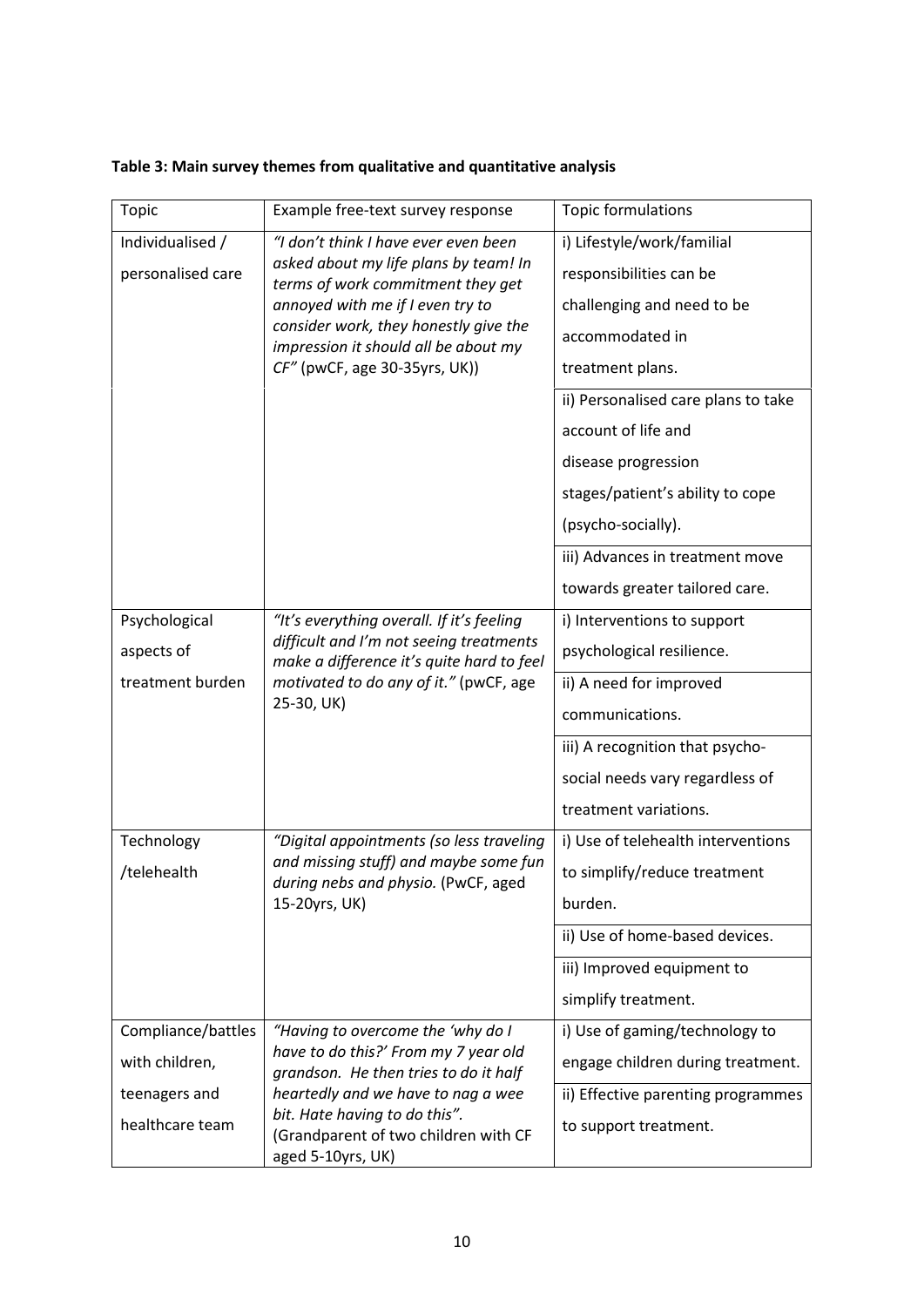| Medication      | "The administrative burden of being                                          | i) Changes to prescription         |
|-----------------|------------------------------------------------------------------------------|------------------------------------|
| ordering and    | your own care coordinator when you<br>have CF is something that needs to be  | management systems to              |
| prescriptions   | acknowledged. It takes far too much                                          | reduce the difficulties PwCF have  |
|                 | time to get GP, hospital, pharmacy,<br>[nutrition supplement supplier] and   | getting their                      |
|                 | [home healthcare provider] to talk to                                        | prescribed medicines.              |
|                 | each other and do their jobs. I've<br>recently ended up crying on the phone  | ii) Improved communication in      |
|                 | to my GP receptionist on a Friday                                            | prescription management across     |
|                 | afternoon when the pharmacy were<br>refusing to let me have any [enzymes]    | the multi-disciplinary team        |
|                 | (!). It's also hard to arrange deliveries if                                 |                                    |
|                 | you work as the feed and drug                                                |                                    |
|                 | companies don't do evenings or                                               |                                    |
| Side effects of | weekends" (pwCF, 30-35yrs, UK).                                              |                                    |
|                 | "Generally nebulisers make me cough,                                         | i) Better strategies for managing  |
| treatments      | feel tight and sometimes nauseous<br>without making me feel better. Airway   | side-effects.                      |
|                 | clearance makes me feel tired, gives                                         | ii) Managing side effects in a way |
|                 | me a headache and often makes me<br>feel sick but it is worth it in order to | that does not escalate the         |
|                 | clear enough mucus to be able to<br>breathe" (PwCF aged 40-45yrs, UK).       | complexity of treatment            |
| Stopping trials | "And there MUST be research on how                                           | i) Need for research on how to     |
|                 | to take things away. I hate when new<br>meds come out now [because] it just  | take treatments away               |
|                 | means we have to do more stuff. We                                           |                                    |
|                 | need more things coupled together.                                           |                                    |
|                 | We need treatments prioritized for us."                                      |                                    |
|                 | (parent of a child with CF age 5-10yrs,<br>USA)                              |                                    |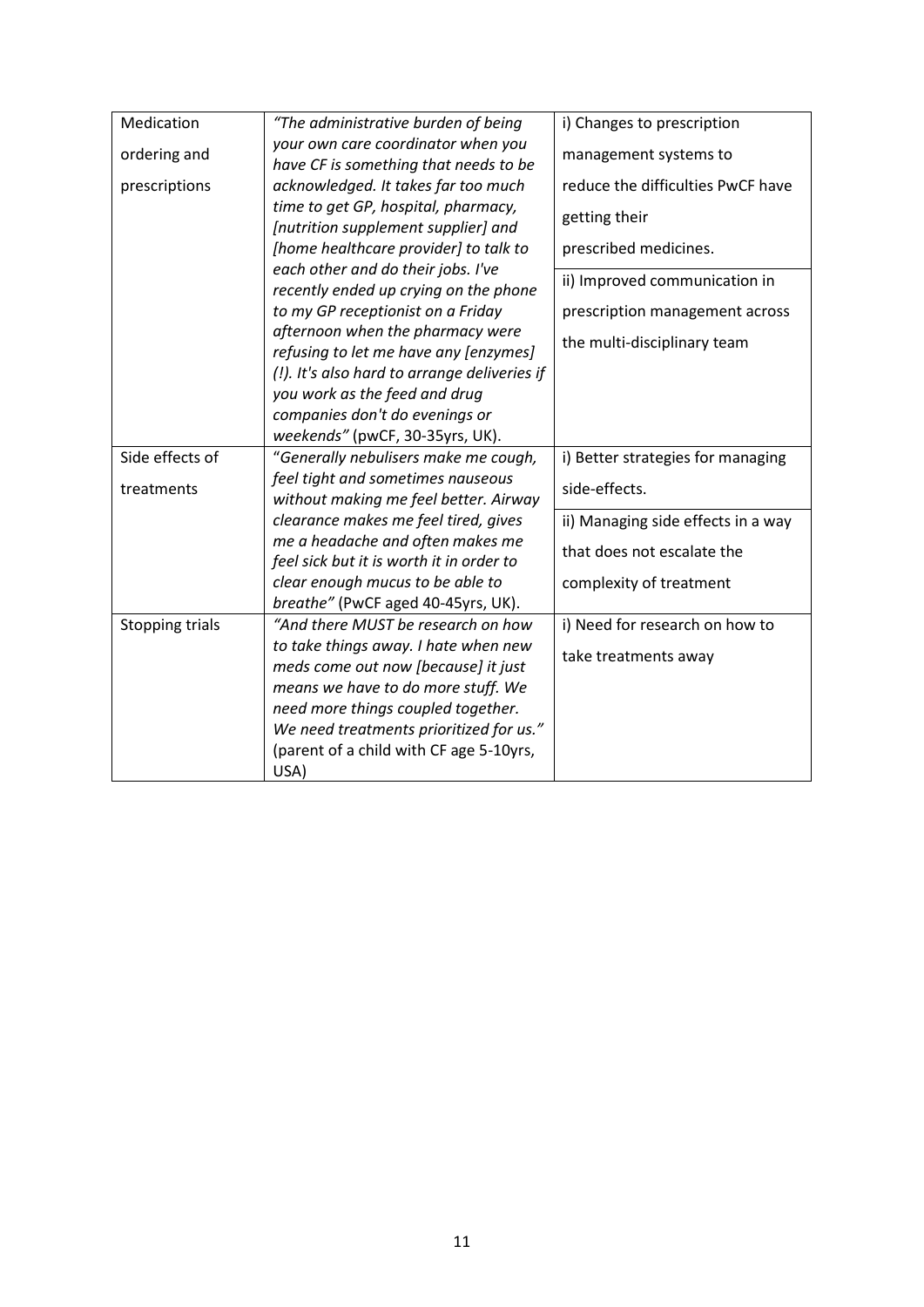### **Characterising burden of treatment in cystic fibrosis to identify priority areas for clinical trials**

Gwyneth Davies<sup>1\*#</sup>, Nicola J Rowbotham<sup>2\*</sup>, Sherie Smith<sup>2\*</sup>, Zoe C Elliot<sup>3</sup>, Katie Gathercole<sup>4,5</sup>, Oli Rayner<sup>6</sup>, Paul A Leighton<sup>7</sup>, Sophie Herbert S<sup>2</sup>, Alistair JA Duff<sup>8</sup>, Suja Chandran S<sup>9</sup>, Tracey Daniels<sup>10</sup>, Edward F Nash<sup>11</sup>, Alan R Smyth<sup>2</sup>.

\*joint first authors. #author for correspondence (Email: gwyneth.davies@ucl.ac.uk)

## **Online Supplementary file 2**

**Table E1. Number of responses to each question** (see blank version of survey for questions, in Online Supplementary file 1).

| Question       | Total no. | Applies to Lay   | Question | Total no. | Applies to                |
|----------------|-----------|------------------|----------|-----------|---------------------------|
|                | responses | (L) /            |          | responses | Lay $(L)$ /               |
|                |           | Professional     |          |           | Professional              |
|                |           | $(P)/$ All $(A)$ |          |           | $(P)/$ All $(A)$          |
| $\mathbf{1}$   | 941       | A                | 25       | 251       | $\mathsf{L}$              |
| $\overline{2}$ | 369       | $\mathsf L$      | 26       | 289       | $\mathsf L$               |
| 3              | 336       | L                | 27       | 286       | $\mathsf L$               |
| $\overline{4}$ | 302       | L                | 28       | 267       | L                         |
| 5              | 351       | L                | 29       | 279       | $\mathsf L$               |
| 6              | 348       | L                | 30       | 261       | L                         |
| $\overline{7}$ | 327       | $\mathsf L$      | 31       | 289       | ${\sf P}$                 |
| 8              | 343       | L                | 32       | 172       | P                         |
| 9              | 333       | L                | 33       | 172       | P                         |
| 10             | 345       | $\mathsf L$      | 34       | 164       | ${\sf P}$                 |
| 11             | 318       | $\mathsf L$      | 35       | 136       | P                         |
| 12             | 317       | L                | 36       | 167       | P                         |
| 13             | 252       | $\mathsf L$      | 37       | 164       | P                         |
| 14             | 248       | L                | 38       | 157       | P                         |
| 15             | 243       | L                | 39       | 151       | P                         |
| 16             | 190       | $\mathsf L$      | 40       | 165       | ${\sf P}$                 |
| 17             | 319       | $\mathsf L$      | 41       | 165       | P                         |
| 18             | 121       | L                | 42       | 442       | $\boldsymbol{\mathsf{A}}$ |
| 19             | 296       | L                | 43       | 228       | $\mathsf{A}$              |
| 20             | 292       | L                | 44       | 445       | A                         |
| 21             | 276*      | L                | 45       | 442       | A                         |
| 22             | 279*      | L                | 46       | 439       | A                         |
| 23             | 284       | L                | 47       | 314       | A                         |
| 24             | 289       | L                | 48       | 36        | A                         |